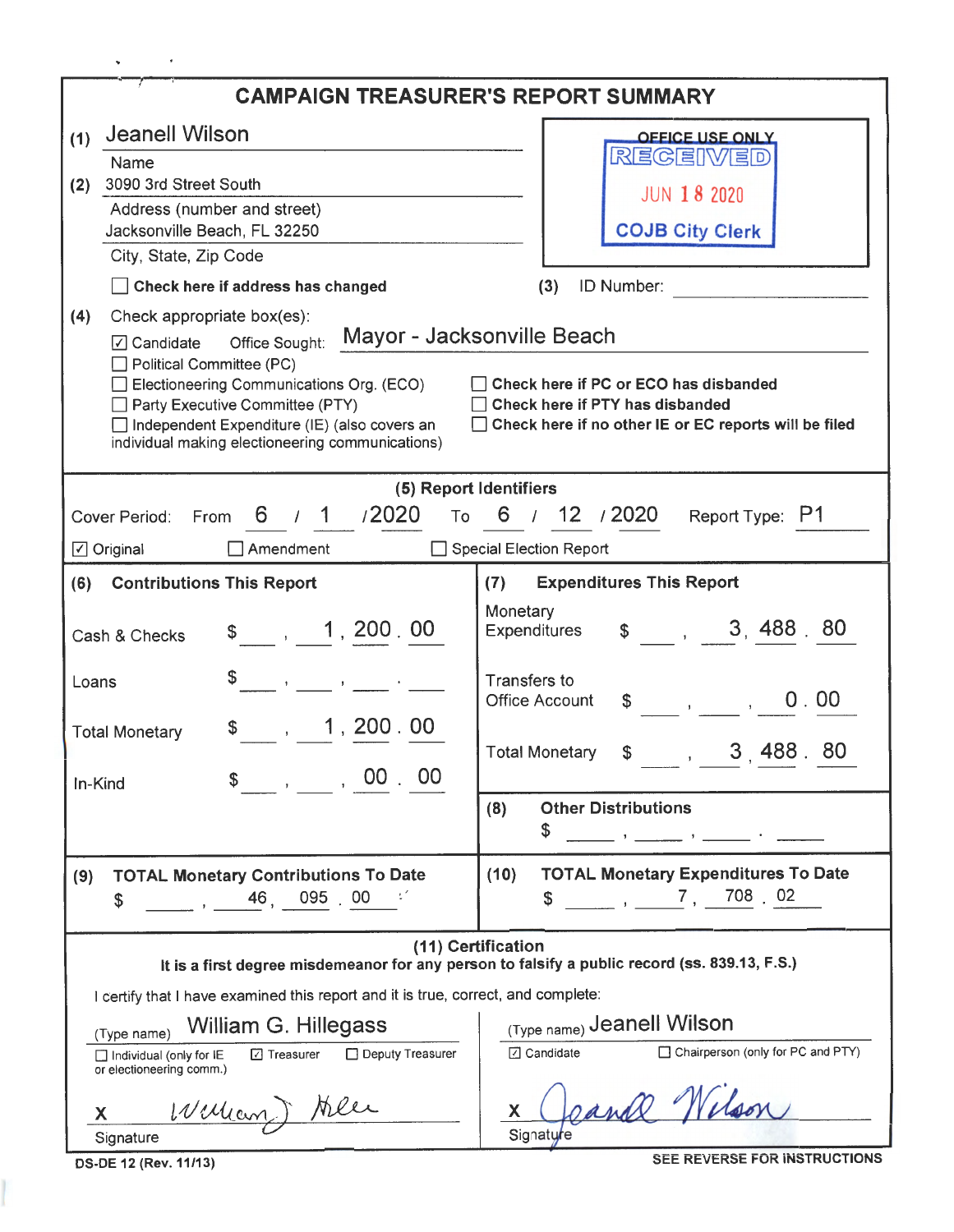| $\tilde{\phantom{a}}$<br>$\sim$ | ٠<br>$\epsilon$  | <b>CAMPAIGN TREASURER'S REPORT - ITEMIZED CONTRIBUTIONS</b>                          |             |                                        |                     |                                              |              |          |
|---------------------------------|------------------|--------------------------------------------------------------------------------------|-------------|----------------------------------------|---------------------|----------------------------------------------|--------------|----------|
| $(1)$ Name                      |                  | Jeanell Wilson                                                                       |             |                                        |                     | (2) I.D. Number                              | N/A          |          |
|                                 |                  | (3) Cover Period $\frac{6}{1}$ $\frac{1}{1}$ $\frac{2020}{1}$                        | through     | $\begin{array}{cc} 6 & 12 \end{array}$ | 2020<br>$\sqrt{2}$  | $(4)$ Page                                   | $\mathbf{1}$ | 1<br>οf  |
| (5)<br>Date<br>(6)<br>Sequence  |                  | (7)<br>Full Name<br>(Last, Suffix, First, Middle)<br><b>Street Address &amp;</b>     |             | (8)<br>Contributor                     | (9)<br>Contribution | (10)<br>In-kind                              | (11)         | (12)     |
| Number                          |                  | City, State, Zip Code                                                                | Type        | Occupation                             | Type                | Description                                  | Amendment    | Amount   |
| 5<br>6<br>$\,1$                 | 2020<br>$\prime$ | Williamson, Richard<br>240 Ponte Vedra Park<br>Dr.<br>Ponte Vedra Beach, FL<br>32082 | $\mathbf I$ | Real estate                            | Che                 |                                              |              | 1,000.00 |
| 6<br>6<br>$\overline{c}$        | 2020             | Howard, Valerie<br>944 N. Lilac Loop<br>St. Johns, FL 32259                          | I           | Retired                                | Che                 |                                              |              | 100.00   |
| 6<br>3<br>$\overline{3}$        | 2020             | Valley, Joseph<br>1244 Queens Island<br>Court<br>Jacksonville, FL 32225              | I           | Retired                                | Che                 |                                              |              | 100.00   |
| $\sqrt{2}$                      | $\prime$         |                                                                                      | I           |                                        |                     |                                              |              |          |
|                                 |                  |                                                                                      |             |                                        |                     |                                              |              |          |
|                                 |                  |                                                                                      |             |                                        |                     |                                              |              |          |
|                                 |                  |                                                                                      |             |                                        |                     | SEE BEVERSE FOR INGTRUCTIONS AND CODE VALUES |              |          |

**OS-DE 13 (Rev. 11/13) SEE REVERSE FOR INSTRUCTIONS AND CODE VALUES**